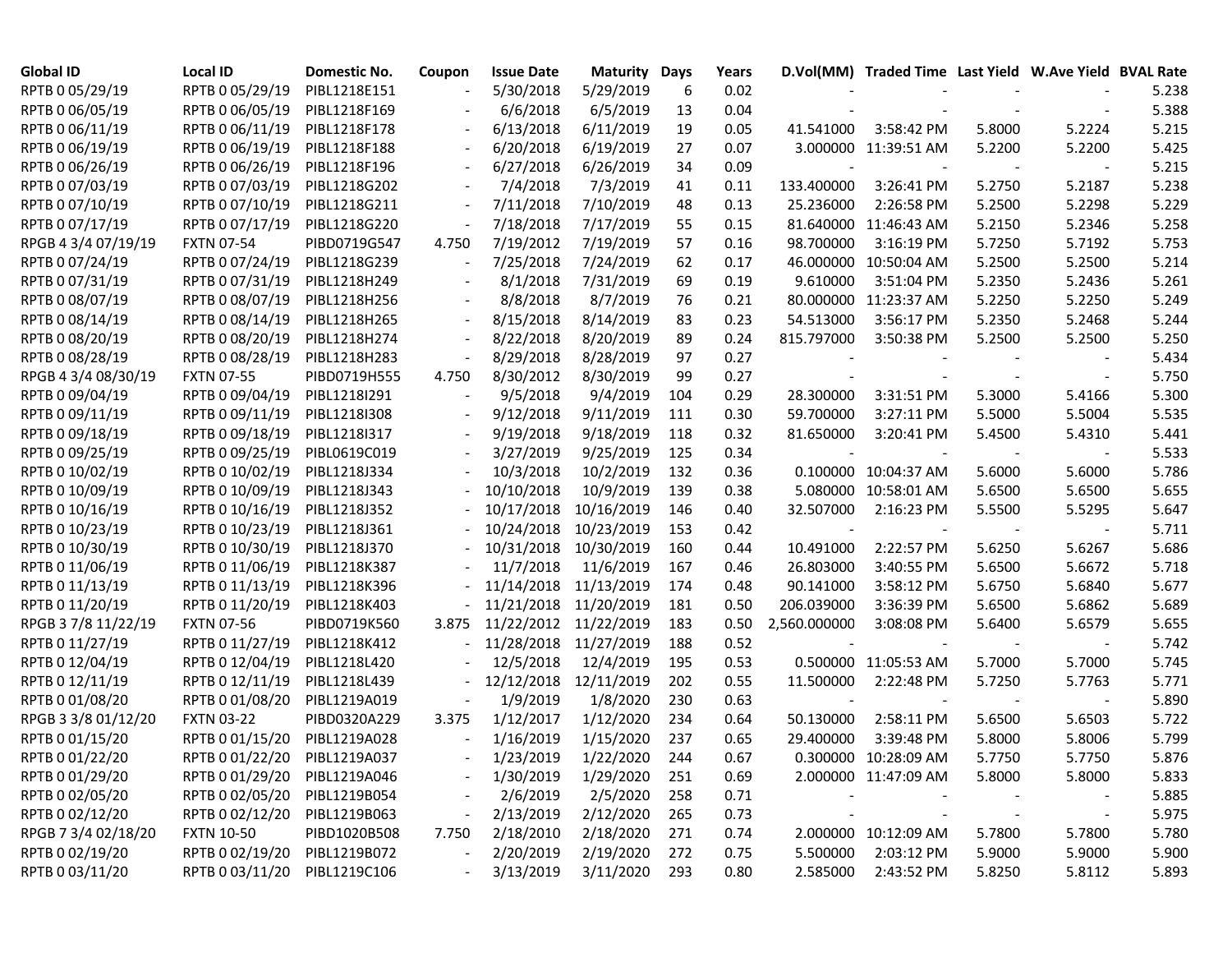| <b>Global ID</b>     | <b>Local ID</b>   | Domestic No. | Coupon                   | <b>Issue Date</b> | <b>Maturity</b> | Days | Years |                         | D.Vol(MM) Traded Time Last Yield W.Ave Yield BVAL Rate |        |        |       |
|----------------------|-------------------|--------------|--------------------------|-------------------|-----------------|------|-------|-------------------------|--------------------------------------------------------|--------|--------|-------|
| RPTB 0 03/18/20      | RPTB 0 03/18/20   | PIBL1219C115 |                          | 3/20/2019         | 3/18/2020       | 300  | 0.82  |                         |                                                        |        |        | 5.946 |
| RPTB 0 03/25/20      | RPTB 0 03/25/20   | PIBL1219C124 |                          | 3/27/2019         | 3/25/2020       | 307  | 0.84  |                         |                                                        |        |        | 5.877 |
| RPTB 0 04/01/20      | RPTB 0 04/01/20   | PIBL1219D132 |                          | 4/3/2019          | 4/1/2020        | 314  | 0.86  |                         |                                                        |        |        | 5.897 |
| RPTB 0 04/08/20      | RPTB 0 04/08/20   | PIBL1219D141 |                          | 4/10/2019         | 4/8/2020        | 321  | 0.88  |                         |                                                        |        |        | 5.939 |
| RPGB 4 1/4 04/11/20  | RTB 03-08         | PIID0320D087 | 4.250                    | 4/11/2017         | 4/11/2020       | 324  | 0.89  | 838.484000              | 3:57:30 PM                                             | 5.6400 | 5.6667 | 5.686 |
| RPTB 0 04/29/20      | RPTB 0 04/29/20   | PIBL1219D178 |                          | 4/30/2019         | 4/29/2020       | 342  | 0.94  |                         |                                                        |        |        | 5.960 |
| RPTB 0 05/06/20      | RPTB 0 05/06/20   | PIBL1219E186 | $\overline{\phantom{a}}$ | 5/8/2019          | 5/6/2020        | 349  | 0.96  |                         |                                                        |        |        | 5.927 |
| RPTB 0 05/13/20      | RPTB 0 05/13/20   | PIBL1219E195 | $\overline{\phantom{a}}$ | 5/15/2019         | 5/13/2020       | 356  | 0.98  |                         |                                                        |        |        | 5.950 |
| RPTB 0 05/20/20      | RPTB 0 05/20/20   | PIBL1219E202 | $\overline{\phantom{a}}$ | 5/22/2019         | 5/20/2020       | 363  | 0.99  | 292.148000              | 3:52:30 PM                                             | 5.7500 | 5.8485 | 5.860 |
| RPGB 7 1/4 08/19/20  | RTB 10-01         | PIID1020H015 | 7.250                    | 8/19/2010         | 8/19/2020       | 454  | 1.24  |                         |                                                        |        |        | 5.724 |
| RPGB 3 3/8 08/20/20  | <b>FXTN 05-73</b> | PIBD0520H735 | 3.375                    | 8/20/2015         | 8/20/2020       | 455  | 1.25  | 163.550000              | 2:57:24 PM                                             | 5.6500 | 5.7003 | 5.698 |
| RPGB 6 1/8 09/16/20  | <b>FXTN 10-51</b> | PIBD1020I510 | 6.125                    | 9/16/2010         | 9/16/2020       | 482  | 1.32  | 1.500000                | 2:01:32 PM                                             | 5.6500 | 5.6500 | 5.792 |
| RPGB 5 7/8 12/16/20  | <b>FXTN 10-52</b> | PIBD1020L525 | 5.875                    | 12/16/2010        | 12/16/2020      | 573  | 1.57  | 1.000000                | 3:05:04 PM                                             | 5.7500 | 5.7500 | 5.628 |
| RPGB 4 1/4 01/25/21  | <b>FXTN 03-23</b> | PIBD0321A236 | 4.250                    | 1/25/2018         | 1/25/2021       | 613  | 1.68  | 1,064.920000            | 3:05:44 PM                                             | 5.6500 | 5.6463 | 5.651 |
| RPGB 7 3/8 03/03/21  | RTB 10-02         | PIID1021C027 | 7.375                    | 3/3/2011          | 3/3/2021        | 650  | 1.78  |                         |                                                        |        |        | 5.732 |
| RPGB 3 1/2 03/20/21  | <b>FXTN 07-57</b> | PIBD0721C574 | 3.500                    | 3/20/2014         | 3/20/2021       | 667  | 1.83  | 577.432850              | 3:35:17 PM                                             | 5.6500 | 5.6636 | 5.659 |
| RPGB 6 1/2 04/28/21  | <b>FXTN 10-53</b> | PIBD1021D531 | 6.500                    | 4/28/2011         | 4/28/2021       | 706  | 1.93  |                         |                                                        |        |        | 5.773 |
| RPGB 4 7/8 06/13/21  | RTB 03-09         | PIID0321F092 | 4.875                    | 6/13/2018         | 6/13/2021       | 752  | 2.06  | 44.670000               | 3:48:13 PM                                             | 5.7800 | 5.6908 | 5.731 |
| RPGB 5 3/4 10/20/21  | RTB 10-03         | PIID1021J039 | 5.750                    | 10/20/2011        | 10/20/2021      | 881  | 2.41  |                         |                                                        |        |        | 5.888 |
| RPGB 5 3/4 11/24/21  | <b>FXTN 10-55</b> | PIBD1021K551 | 5.750                    | 11/24/2011        | 11/24/2021      | 916  | 2.51  |                         |                                                        |        |        | 5.677 |
| RPGB 6 3/8 01/19/22  | <b>FXTN 10-54</b> | PIBD1022G545 | 6.375                    | 7/19/2011         | 1/19/2022       | 972  | 2.66  |                         |                                                        |        |        | 5.662 |
| RPGB 4 01/26/22      | <b>FXTN 05-74</b> | PIBD0522A747 | 4.000                    | 1/26/2017         | 1/26/2022       | 979  | 2.68  |                         | 1.022000 10:09:17 AM                                   | 5.6800 | 5.6800 | 5.779 |
| RPGB 15 03/14/22     | <b>FXTN 20-02</b> | PIBD2022C021 | 15.000                   | 3/14/2002         | 3/14/2022 1026  |      | 2.81  |                         |                                                        |        |        | 5.630 |
| RPGB 4 7/8 08/02/22  | <b>FXTN 10-56</b> | PIBD1022H562 | 4.875                    | 8/2/2012          | 8/2/2022 1167   |      | 3.20  |                         |                                                        |        |        | 5.923 |
| RPGB 4 3/4 09/13/22  | <b>FXTN 10-57</b> | PIBD1022I570 | 4.750                    | 9/13/2012         | 9/13/2022 1209  |      | 3.31  |                         |                                                        |        |        | 5.849 |
| RPGB 12 3/4 10/17/22 | <b>FXTN 20-03</b> | PIBD2022J033 | 12.750                   | 10/17/2002        | 10/17/2022 1243 |      | 3.40  |                         |                                                        |        |        | 5.774 |
| RPGB 4 5/8 12/04/22  | RTB 05-11         | PIID0522L114 | 4.625                    | 12/4/2017         | 12/4/2022 1291  |      | 3.54  | 997.329000              | 3:24:42 PM                                             | 5.6700 | 5.6511 | 5.652 |
| RPGB 4 12/06/22      | <b>FXTN 10-58</b> | PIBD1022L585 | 4.000                    | 12/6/2012         | 12/6/2022 1293  |      | 3.54  |                         | 41.901000 11:28:10 AM                                  | 5.6880 | 5.6880 | 5.840 |
| RPGB 13 02/20/23     | <b>FXTN 20-04</b> | PIBD2023B048 | 13.000                   | 2/20/2003         | 2/20/2023 1369  |      | 3.75  |                         |                                                        |        |        | 5.892 |
| RPGB 5 1/2 03/08/23  | <b>FXTN 05-75</b> | PIBD0523C752 | 5.500                    | 3/8/2018          | 3/8/2023 1385   |      | 3.79  | 158.508000              | 2:20:05 PM                                             | 5.6500 | 5.6605 | 5.690 |
| RPGB 3 1/2 04/21/23  | <b>FXTN 07-58</b> | PIBD0723D588 | 3.500                    | 4/21/2016         | 4/21/2023 1429  |      | 3.91  | 145.200000              | 2:22:22 PM                                             | 5.7025 | 5.7072 | 5.702 |
| RPGB 11 7/8 05/29/23 | <b>FXTN 20-05</b> | PIBD2023E054 | 11.875                   | 5/29/2003         | 5/29/2023 1467  |      | 4.02  |                         |                                                        |        |        | 5.896 |
| RPGB 3 1/4 08/15/23  | RTB 10-04         | PIID1023H046 | 3.250                    | 8/15/2013         | 8/15/2023 1545  |      | 4.23  | 7.650000                | 3:08:11 PM                                             | 5.7750 | 5.7500 | 5.867 |
| RPGB 11 3/8 10/23/23 | <b>FXTN 20-06</b> | PIBD2023J068 | 11.375                   | 10/23/2003        | 10/23/2023 1614 |      | 4.42  |                         |                                                        |        |        | 5.772 |
| RPGB 6 1/4 03/12/24  | RTB 05-12         | PIID0524C129 | 6.250                    | 3/12/2019         | 3/12/2024 1755  |      | 4.81  | 9,109.600000            | 3:59:22 PM                                             | 5.6745 | 5.6781 | 5.674 |
| RPGB 4 1/2 04/20/24  | <b>FXTN 07-59</b> | PIBD0724D595 | 4.500                    | 4/20/2017         | 4/20/2024 1794  |      | 4.91  |                         | 5.000000 11:15:03 AM                                   | 5.7500 | 5.7500 | 5.793 |
| RPGB 12 3/8 06/03/24 | <b>FXTN 20-07</b> | PIBD2024F075 | 12.375                   | 6/3/2004          | 6/3/2024 1838   |      | 5.03  |                         |                                                        |        |        | 5.698 |
| RPGB 12 7/8 08/05/24 | <b>FXTN 20-08</b> | PIBD2024H086 | 12.875                   | 8/5/2004          | 8/5/2024 1901   |      | 5.21  |                         |                                                        |        |        | 5.776 |
| RPGB 4 1/8 08/20/24  | <b>FXTN 10-59</b> | PIBD1024H595 | 4.125                    | 8/20/2014         | 8/20/2024 1916  |      | 5.25  |                         | 18.540000 11:11:16 AM                                  | 5.7900 | 5.7900 | 5.833 |
| RPGB 13 3/4 11/11/24 | <b>FXTN 20-09</b> | PIBD2024K091 | 13.750                   | 11/11/2004        | 11/11/2024 1999 |      | 5.47  |                         |                                                        |        |        | 5.770 |
| RPGB 5 3/4 04/12/25  | <b>FXTN 07-61</b> | PIBD0725D618 | 5.750                    | 4/12/2018         | 4/12/2025 2151  |      | 5.89  | 3,369.332000 3:52:20 PM |                                                        | 5.7000 | 5.7068 | 5.702 |
| RPGB 12 1/8 04/14/25 | <b>FXTN 20-10</b> | PIBD2025D103 | 12.125                   | 4/14/2005         | 4/14/2025 2153  |      | 5.90  |                         |                                                        |        |        | 5.741 |